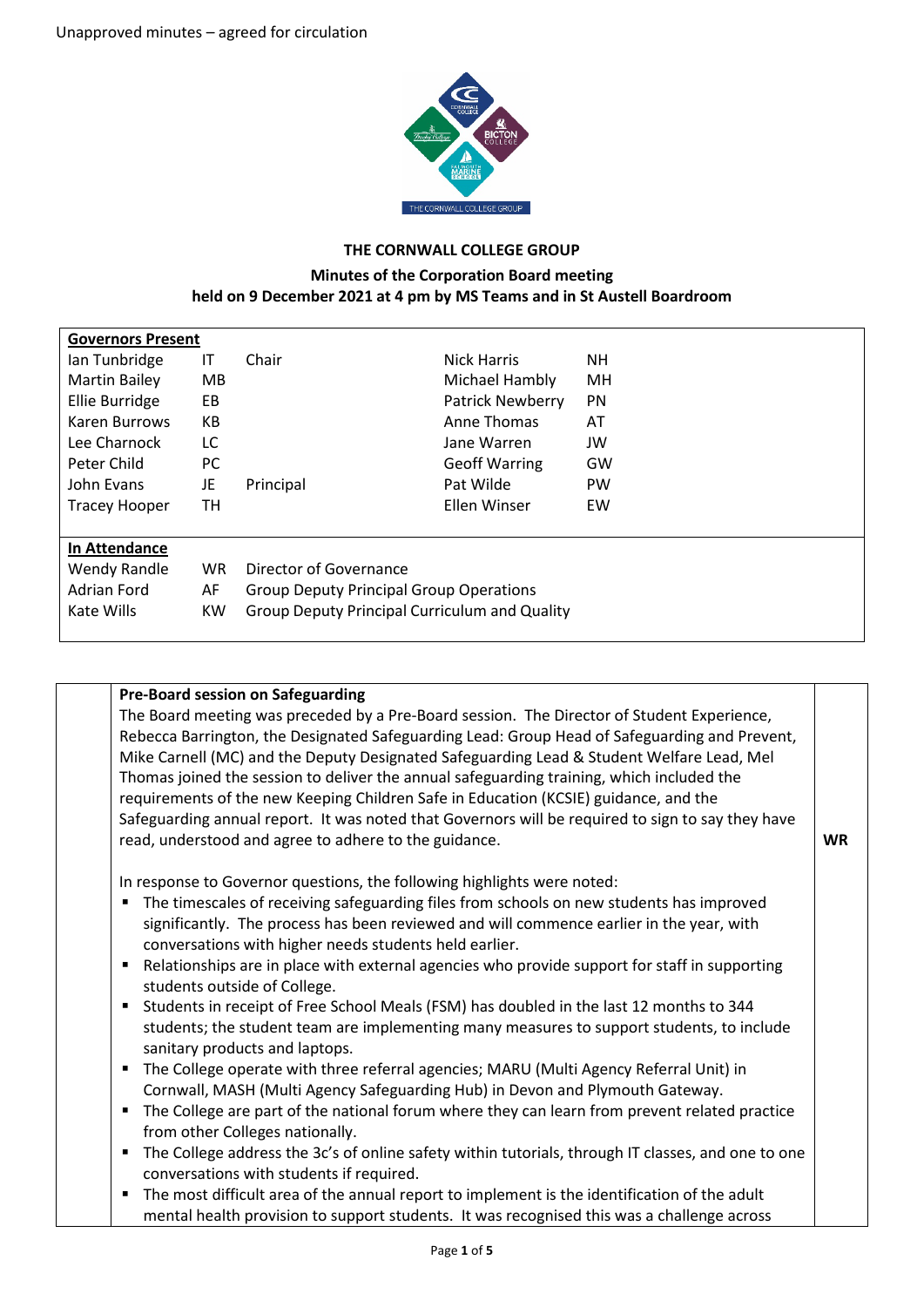|                         | Cornwall due to the increase in cases and reduction in resources, to include the counselling<br>provider used by the College which has has recently gone into liquidation.<br>Staff fall under the adult safeguarding protocols. The College would follow the referral route<br>$\blacksquare$<br>where needed; staff are aware of this and do approach College for support.<br>Bicton are part of a Devon County Council pilot project which might attract further Pupil<br>٠<br>Premium funding moving forward.<br>Governor requested an explanation for the larger proportion of the Children in Care (CIC) who<br>attend the College as detailed in the annual report. It was noted that students are choosing the<br>College as the preferred route; the College holds good relationships held with social services and<br>has a good reputation for providing wrap around support |            |
|-------------------------|-----------------------------------------------------------------------------------------------------------------------------------------------------------------------------------------------------------------------------------------------------------------------------------------------------------------------------------------------------------------------------------------------------------------------------------------------------------------------------------------------------------------------------------------------------------------------------------------------------------------------------------------------------------------------------------------------------------------------------------------------------------------------------------------------------------------------------------------------------------------------------------------|------------|
|                         | MC, MT and RB were thanked for their training.                                                                                                                                                                                                                                                                                                                                                                                                                                                                                                                                                                                                                                                                                                                                                                                                                                          |            |
| $\mathbf{1}$            | WELCOME, APOLOGIES AND DECLARATIONS OF INTEREST<br>Apologies were received and accepted from Wilf Hudson and Kallan Caban. There were no further<br>declarations of interest to those on the register of interests.                                                                                                                                                                                                                                                                                                                                                                                                                                                                                                                                                                                                                                                                     |            |
| $\mathbf{2}$<br>2.1     | MINUTES OF THE BOARD MEETING HELD ON 20 OCTOBER 2021<br>The minutes of the meeting held on 20 October 2021 were agreed to be a true and accurate<br>record of the meeting and were approved.                                                                                                                                                                                                                                                                                                                                                                                                                                                                                                                                                                                                                                                                                            |            |
| 2.2                     | <b>MATTERS ARISING</b><br>A report updating on actions had been circulated prior to the meeting. Governors who had not yet<br>completed their GDPR and ED&I training were asked to do so and encouraged to liaise with the<br>Director of Governance if support was needed.                                                                                                                                                                                                                                                                                                                                                                                                                                                                                                                                                                                                             | <b>ALL</b> |
| $\overline{\mathbf{3}}$ | Strategic Discussion - Land Based Investment Strategy<br>Sarah Houghton, Vice Principal Quality of Education, Land Based joined the meeting. An update<br>was provided on the position of the Land Based Investment Strategy. Following discussion, the<br>following steps were agreed:<br>The FEC will be informed that the strategy will not be finalised in time for the next Stocktake<br>Visit<br>Experience from the Board will support the development of the Land Based Strategy.<br>Board will be consulted via survey.<br>П<br>Short, medium and long term goals for the College will be identified.<br>٠<br>Alongside the Strategy development, consideration for the investment opportunities and<br>٠<br>maintaining the current provision, would be required.<br>SH was thanked for her time and she left the meeting.                                                    |            |
| 4<br>4.1                | PRINCIPAL AND CE'S REPORT - CONFIDENTIAL<br><b>Operating Statement</b><br>A summary version of the operating statement, focussed on the amber and red areas, had been<br>circulated prior to the meeting; the full document had been also shared for information. The<br>Board noted the challenge within English and maths, noting a new Group Head will join the College<br>in the new year. It was noted that staff sickness levels are high, in part due to Covid, with 80 staff<br>off sick, 10 of those from English and math. It was reported that due to staff changes,<br>Apprenticeships will be overseen by the Principal.                                                                                                                                                                                                                                                   |            |
| 4.2                     | <b>Balanced Scorecard (BSC)</b><br>It was reported that the BSC had not changed since the last meeting. The Post Covid impact on<br>student behaviour, attendance and punctuality was noted.                                                                                                                                                                                                                                                                                                                                                                                                                                                                                                                                                                                                                                                                                            |            |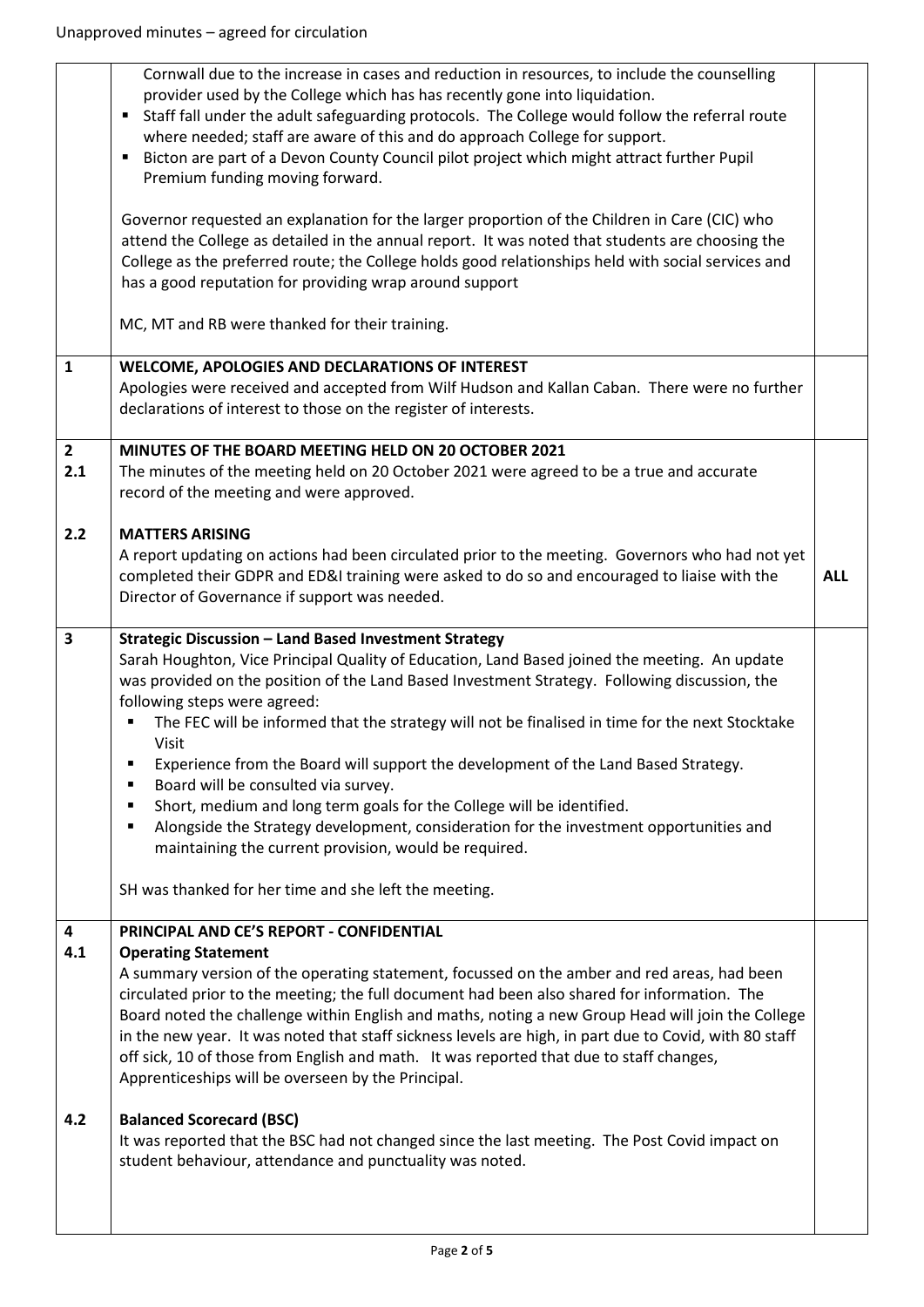| 4.3                              | <b>Risk Register (RR)</b><br>It was reported that the Risk Register had not changed since the last meeting and it was noted that<br>the target risk rating needs to be added. An overview of the session held on the RR at the<br>Operational Leadership Team (OLT) Away Days was shared, the Board expressed confidence in the<br>processes behind the RR.                                                                                                                                                                                                                                                                                                                                         | <b>AF</b>  |
|----------------------------------|-----------------------------------------------------------------------------------------------------------------------------------------------------------------------------------------------------------------------------------------------------------------------------------------------------------------------------------------------------------------------------------------------------------------------------------------------------------------------------------------------------------------------------------------------------------------------------------------------------------------------------------------------------------------------------------------------------|------------|
| 4.4                              | <b>Ofsted update</b><br>The College remain prepared for an Ofsted visit, though a timescale is unknown. It was reported<br>that the ESFA have requested the College be inspected.                                                                                                                                                                                                                                                                                                                                                                                                                                                                                                                   |            |
| 5<br>5.1                         | <b>ANNUAL REPORTS</b><br><b>Human Resources</b><br>Jayne Ninnes, Director of HR joined the meeting to present on the paper circulated prior to the<br>meeting. The following highlights were noted:<br>First year of job stability with no mass redundancies in nine years.<br>Ongoing challenges regarding pay remained; the gap for teaching staff when compared to<br>٠<br>Association of Colleges (AoC) data is smaller than before.<br>Recruitment of staff with appropriate skills sets has sometimes been difficult.<br>٠<br>The financial impact of the national minimum wage increase was noted; £336K.<br>٠<br>The Director of HR was thanked for their report and they left the meeting. |            |
| $5.2$                            | Safeguarding - received at Pre-Board<br>The annual Safeguarding report had been received as part of the Pre Board session, the Chair<br>noted the Board's confidence in the College Safeguarding policies and procedures. Governors<br>were reminded to ask students the following two questions when they come into contact with<br>students during Beyond the Boardroom visits; 'What is it like here' and 'Why' have they provided<br>that answer.                                                                                                                                                                                                                                               | <b>ALL</b> |
| 6<br>6.1                         | REPORTS FOR BOARD INFORMATION, DISCUSSION AND DECISION<br><b>Finance and Resources Committee</b><br>The Committee Chair report had been circulated prior to the meeting, the Board received and<br>approved the following documents.                                                                                                                                                                                                                                                                                                                                                                                                                                                                |            |
| 6.1.1<br>6.1.2<br>6.1.3<br>6.1.4 | Financial Update October 2021 - received<br>ESFA Health Assessment 2019/20 and 2020/21 - received<br>Mileage and Expenses policy - approved<br>Committee Terms of Reference - approved                                                                                                                                                                                                                                                                                                                                                                                                                                                                                                              |            |
| $6.2$                            | <b>Recommendations from Audit and Risk Committee</b><br>The Committee Chair report had been circulated prior to the meeting and was received by Board.                                                                                                                                                                                                                                                                                                                                                                                                                                                                                                                                              |            |
| 6.2.1                            | Internal audit annual report 2020/2021<br>The Board received the Internal Audit Annual Report for 2020/21.                                                                                                                                                                                                                                                                                                                                                                                                                                                                                                                                                                                          |            |
| 6.2.2                            | External audit findings report relating to the Financial Statements and reporting on regularity,<br>letter of representation<br>Craig Sullivan from Bishop Fleming, the External Auditors, was invited to join the meeting to<br>present on these papers which had been circulated prior to the meeting. The attendance of the<br>External Auditors at Board for this agenda item was a requirement of the Post-16 Audit Code of<br>Practice.<br>CS reported that there were no issues to report, noting a discussion on pension liability and its                                                                                                                                                  |            |
|                                  | impact on going concern had taken place at the Audit and Risk Committee meeting. In response to<br>a Board member question, it was noted the College were in a similar position to other Colleges yet<br>less favourable than some.                                                                                                                                                                                                                                                                                                                                                                                                                                                                 |            |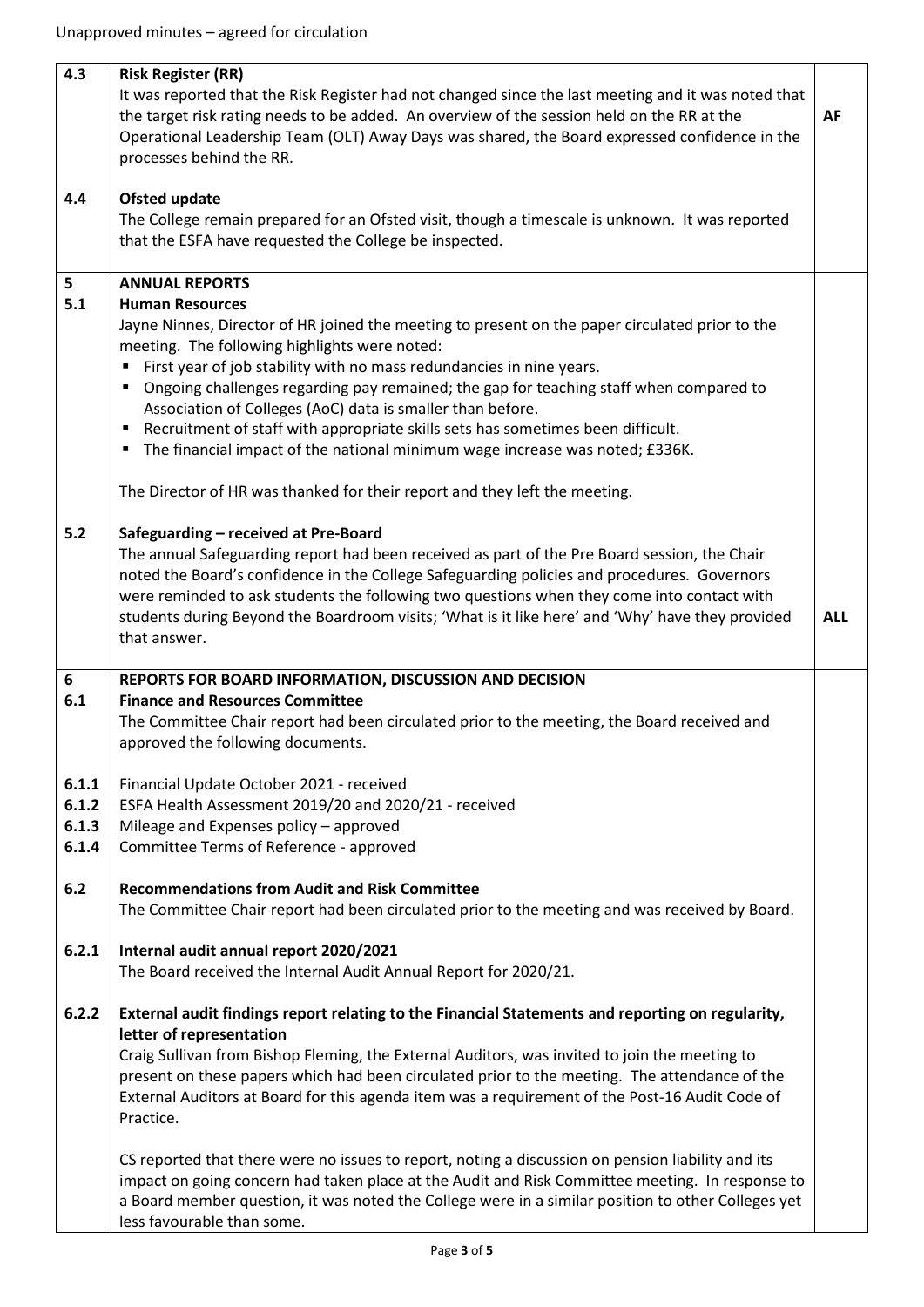| 6.2.3                      | Audit & Risk committee annual report 2020/21<br>The Board approved the Audit and Risk Committee annual report for 2020/21 circulated prior to<br>the meeting.                                                                                                                                                                                                                                                                                                                               |
|----------------------------|---------------------------------------------------------------------------------------------------------------------------------------------------------------------------------------------------------------------------------------------------------------------------------------------------------------------------------------------------------------------------------------------------------------------------------------------------------------------------------------------|
| 6.2.4                      | <b>Cornwall College Financial Statements 2020/21</b><br>Circulated prior to the meeting, the Board approved the annual report and financial statements<br>2020/21 noting two minor adjustments to the version circulated; a reclassification on the cash<br>flow statement and a small change to the staffing fees numbers.                                                                                                                                                                 |
| 6.2.5                      | <b>Regularity Self-Assessment Questionnaire (RSAQ)</b><br>Circulated prior to the meeting, the RSAQ was approved.                                                                                                                                                                                                                                                                                                                                                                           |
| 6.2.6                      | Annex to the Regularity Self-Assessment Questionnaire<br>Circulated prior to the meeting, the Annex to the RSAQ was approved.                                                                                                                                                                                                                                                                                                                                                               |
| 6.2.7                      | <b>Counter Fraud policy</b><br>Circulated prior to the meeting, the Counter Fraud policy was approved.                                                                                                                                                                                                                                                                                                                                                                                      |
| 6.2.8                      | <b>Committee Chair appointment</b><br>Following a discussion regarding succession planning for the role of Audit and Risk Committee<br>Chair, the Board agreed the appointment of Ian Tunbridge as Chair of the Committee from<br>01/01/2022 for an interim period until December 2022.                                                                                                                                                                                                     |
|                            | CS left the meeting.                                                                                                                                                                                                                                                                                                                                                                                                                                                                        |
| 6.3                        | <b>Curriculum and Quality Chair report</b><br>The Committee Chair report had been circulated prior to the meeting.                                                                                                                                                                                                                                                                                                                                                                          |
| 6.3.1                      | <b>Self-Assessment Report (SAR)</b><br>The SAR had been circulated prior to the meeting. The key judgements reported were Good for all<br>areas, with Apprenticeships graded Requires Improvement. It was reported that the College are<br>compiling position statements and plan to complete additional work on the narrative; the College<br>have already improved on the position reported. A discussion took place on the key judgments.<br>The Board approved the gradings in the SAR. |
| 6.3.2                      | <b>Committee Terms of Reference (TOR)</b><br>The Board approved the Curriculum and Quality TOR circulated prior to the meeting.                                                                                                                                                                                                                                                                                                                                                             |
| 6.4                        | <b>Recommendations from Higher Education</b><br>The Committee Chair report had been circulated prior to the meeting. It was reported that<br>following consultation, the HE strategy will be presented to Board in the summer term and the<br>Access Participation Plan (APP), which requires submitting to the Office for Students (OfS) by the<br>end of February, is planned to be presented at the Board Strategy Day (26/01).                                                          |
| 6.4.1                      | <b>Committee Terms of Reference (TOR)</b><br>The Board approved the HE Committee TOR circulated prior to the meeting.                                                                                                                                                                                                                                                                                                                                                                       |
| 6.5<br>6.5.1<br>&<br>6.5.2 | <b>Recommendations from Remuneration Committee</b><br>The Remuneration Committee Annual Report and Committee Terms of Reference had been<br>circulated prior to the meeting; the Board approved both documents. It was reported that<br>performance management reviews of the senior postholders (SPHs) have been completed and that<br>three of the SPHs are in the upper quartile for remuneration when benchmarked against the<br>Association of Colleges (AoC) Pay Survey 2020.         |
| 6.6                        | Recommendations from the Major Capital Projects Committee                                                                                                                                                                                                                                                                                                                                                                                                                                   |